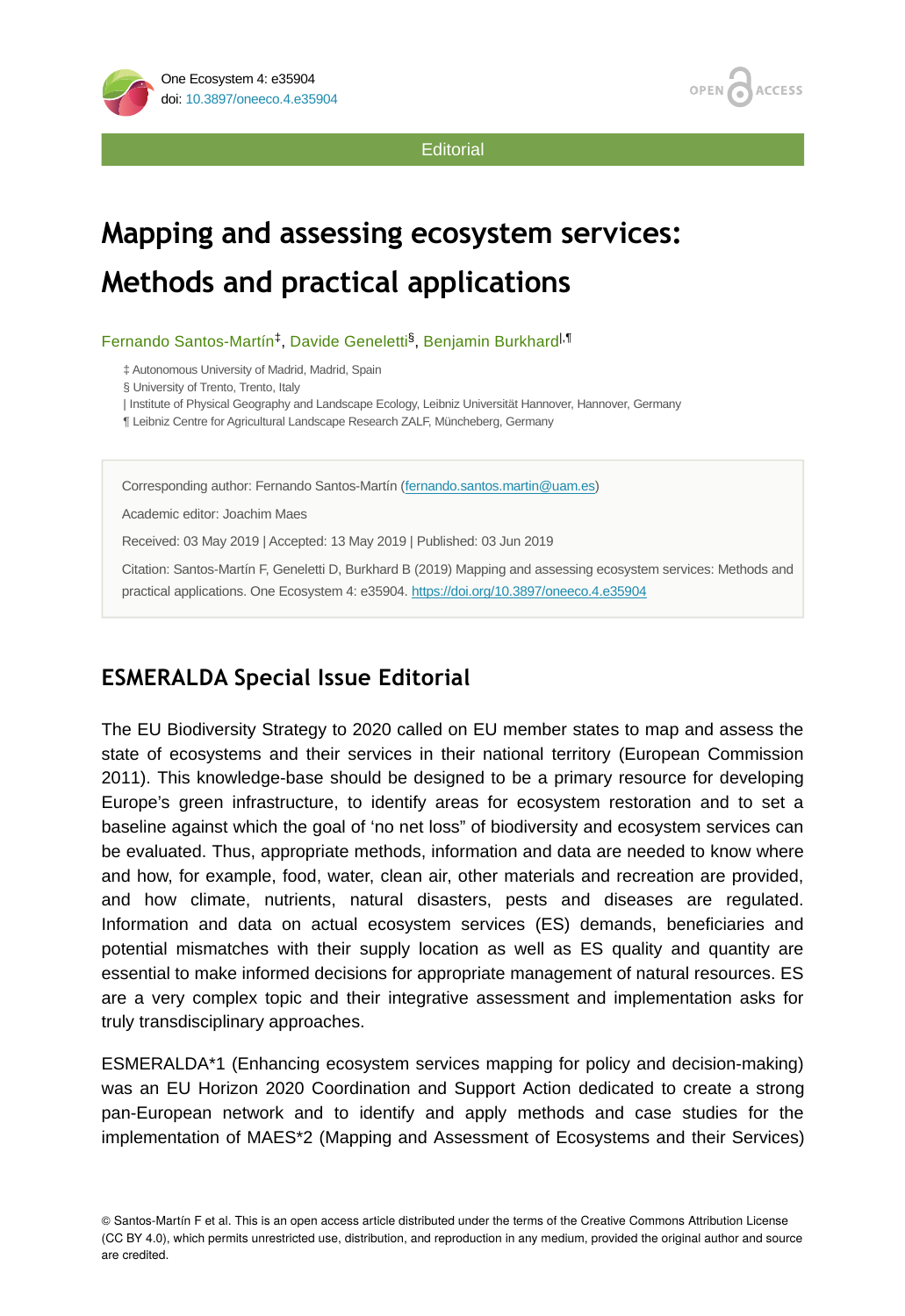in EU member states (Burkhard et al. 2018b). ESMERALDA aimed to deliver a 'flexible methodology' that can provide innovative building blocks for pan-European, national and regional ES mapping and assessment. The Special Isssue "Mapping and assessing ecosystem services: methods and practical applications" is one of the main outcomes of the EU-funded project ESMERALDA. This Special Issue contains a total of twenty four papers, divided into three main sections. The first section concentrates on mapping and assessment general issues and frameworks and contains six papers. The second section focuses on methodological aspects and includes nine papers that dentify and document methods for ES mapping and assessment (biophysical, economic and socio-cultural methods) used in the EU. Finally, the third section, consisting of nine papers, illustrates the application of the approaches in a range of case studies representative for different contexts and conditions. With this Special Issue, the ESMERALDA team aims to support the timely delivery by all EU member states to Action 5 of the European Biodiversity Strategy 2020, by providing an overview of up-to-date ecosystem mapping and assessment methods and their applications in local assessments required, for instance, for spatial planning, agriculture, climate, water or nature policy.

**The first Section** of the Special Issue includes six papers that focus mainly on the theoretical and conceptual approaches developed by ESMERALDA. Burkhard et al. (2018b) provide an overview of the ESMERALDA project, its objectives, implementation, achievements and 'lessons learnt'. One key objective of the project was to promote transdisciplinary ecosystem assessments that integrate biophysical, social and economic value domains on different levels. A respective conceptual framework for such integrated ecosystem assessments was developed by Brown et al. (2018). When working in interdisciplinary teams, not only a commom conceptual framework is needed, but the team also needs to be aware about using a consistent terminology. The 'Glossary of ecosystem services mapping and assessment terminology' by Potschin-Young et al. (2018) provides probably the most up-to-date collection and definitions related to ecosystem services mapping and assessment. Consistency is also needed when ES are to be defined and categorised. Here, the revised version 5.1 of CICES\*4, the Common International Classification of Ecosystem Services, provides clear guidance by categorising ecosystem services using a five-level hierarchy, with each level being progressively more detailed and specific (Haines-Young and Potschin-Young 2018). The 'tiered approach' helps structure existing ES mapping and assessment approaches in order to find the most suitaible methodology related to the details of analyses needed, the purpose of the study and data and resources availability. Weibel et al. (2018) describe how such a tiered approach can be developed in an appropriate manner by involving a broad stakeholder network. The variety of stakeholders as potential users of MAES-related products is large, including people from policy, business and society. All of them have specific questions, which can be addressed by MAES and Action 5 of the EU Biodiversity Strategy. A typology of questions was developed by Maes et al. (2018) along the five categories: i) knowledge requests, ii) policy support questions, iii) questions on resources and responsibilities, iv) application questions and v) technical and methodological guidance questions.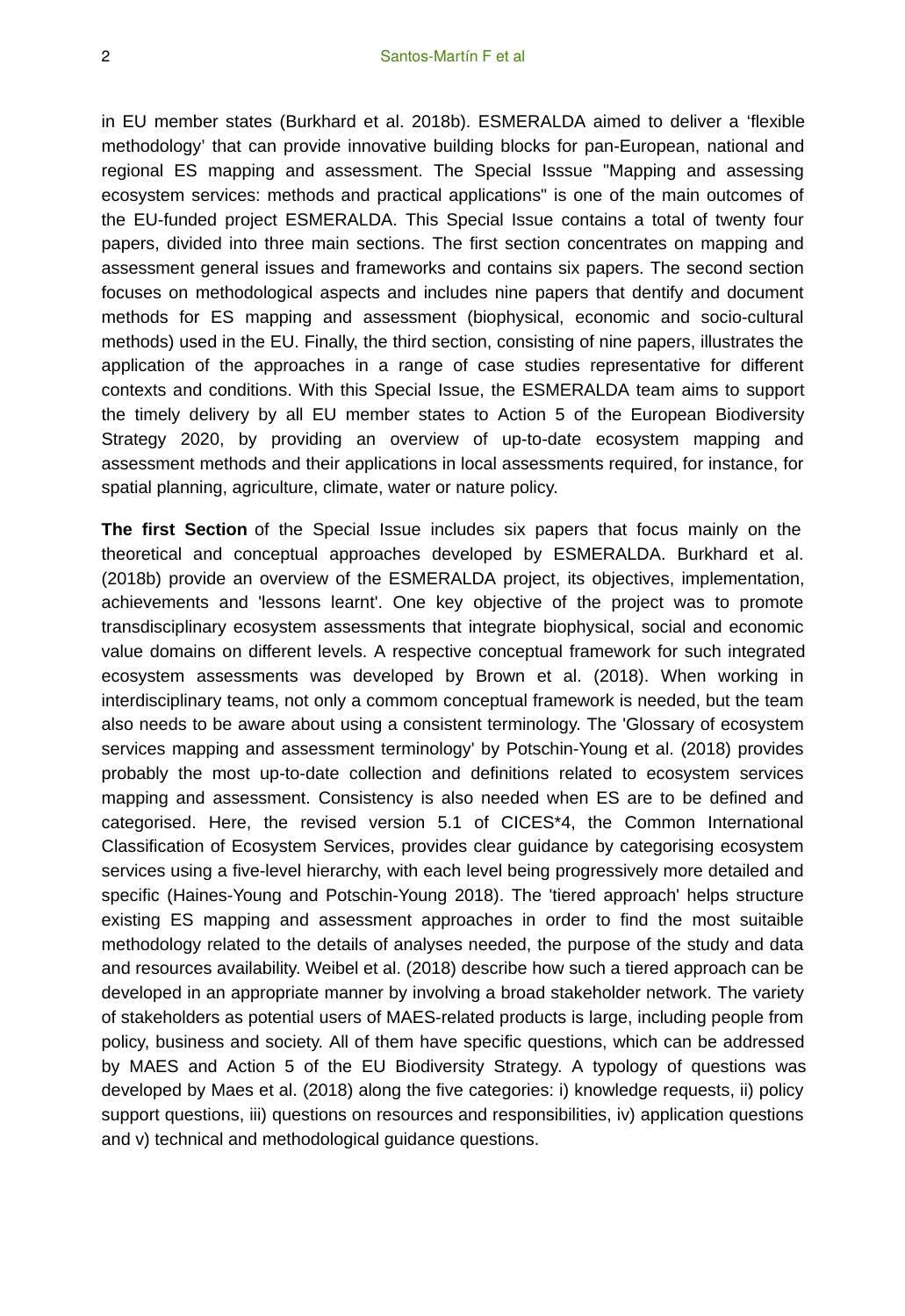**The second Section** contains nine articles concentrating on methodological aspects and includes papers that identify and document methods for ES mapping and assessment at biophysical, economic and socio-cultural dimensions. Santos-Martin et al. (2018) describe the process of creating an operational database for existing studies on ecosystem services mapping and assessment, which records relevant information (e.g. methods used, the scale, ecosystem type, ecosystem service categories) and other relevant attributes that need to be considered. This review of related studies, therefore, formed the basis for an online method database for mapping and assessing ES (Reichel and Klug 2018). As an example for the methodolgicial aspects of biophysical methods, Steinhoff-Knopp and Burkhard (2018) compared two approaches to assess erosion regulating ecosystem services in croplands in northern Germany. For economic methods, Marta-Pedroso et al. (2018) describe how to bring the economic value of protected areas (Natural Park of Serra de São Mamede, Portugal) to the decision-making process and how to contribute to extend current EU Member States' experience in mapping and assessing economic values of ES in the context of the EU Biodiversity Strategy to 2020. For the socio-cultural methods, Ruskule et al. (2018) demonstrate how to map and assess cultural ES of Latvian coastal areas. The method involved the compilation of field data from a survey of visitors at the beach and on coastal infrastructure, serving as input for the multi-criteria assessment of cultural ES. Additionally, lessons learned using specific methods at different scales were presented. Campagne and Roche (2018) present how the 'ES matrix approach' links ecosystem types or land cover types to ES by providing a score for ES capacity, ES supply, ES use, ES demand or other concepts. The authors concluded that using expert elicitation enables quick and integrative ES scoring that can meet general requirements for validated ES mapping and assessment at different scales. At the national level, Vačkář et al. (2018) discuss selected methodological aspects of ES valuation for the Czech Republic. The tiered approach, developed in ESMERALDA (Weibel et al. 2018), was tested by Villoslada et al. (2018). In that paper, the authors outline the adaptation of the tiered approach for ES mapping and assessment provided by grasslands in the Baltic States (Estonia, Latvia and Lithuania). Finally, Vihervaara et al. (2019) describe how different methodological interlinkages can be used in ES mapping and assessment studies and how the integration of information can be facilitated to assist in decision-making processes related to sustainable use and protection of ES.

**The third Section** contains nine papers that illustrate the application of the different ES mapping and assessment approaches and methods to a range of case studies across Europe. In Geneletti et al. (2018), the authors describe how the selection of case studies in ESMERALDA aimed at covering the variety of geographical regions and biomes, levels of implementation of the EU Biodiversity Strategy, themes (e.g. forestry, water, agriculture, protected areas) and policy and planning processes that can be used to mainstream ES in real-life decisions. Hence, case studies show how the ESMERALDA 'flexible methodology' can be used to select and apply appropriate (combinations of) methods for ES mapping and assessment under different conditions (e.g. data availability, time requirements, expertise and experience, scale of application) and for specific contexts and purposes. Particularly, Kokkoris et al. (2018) present the first national-level assessment of ecosystem conditions in Greece, focused on forest types. The study is based on the assessment of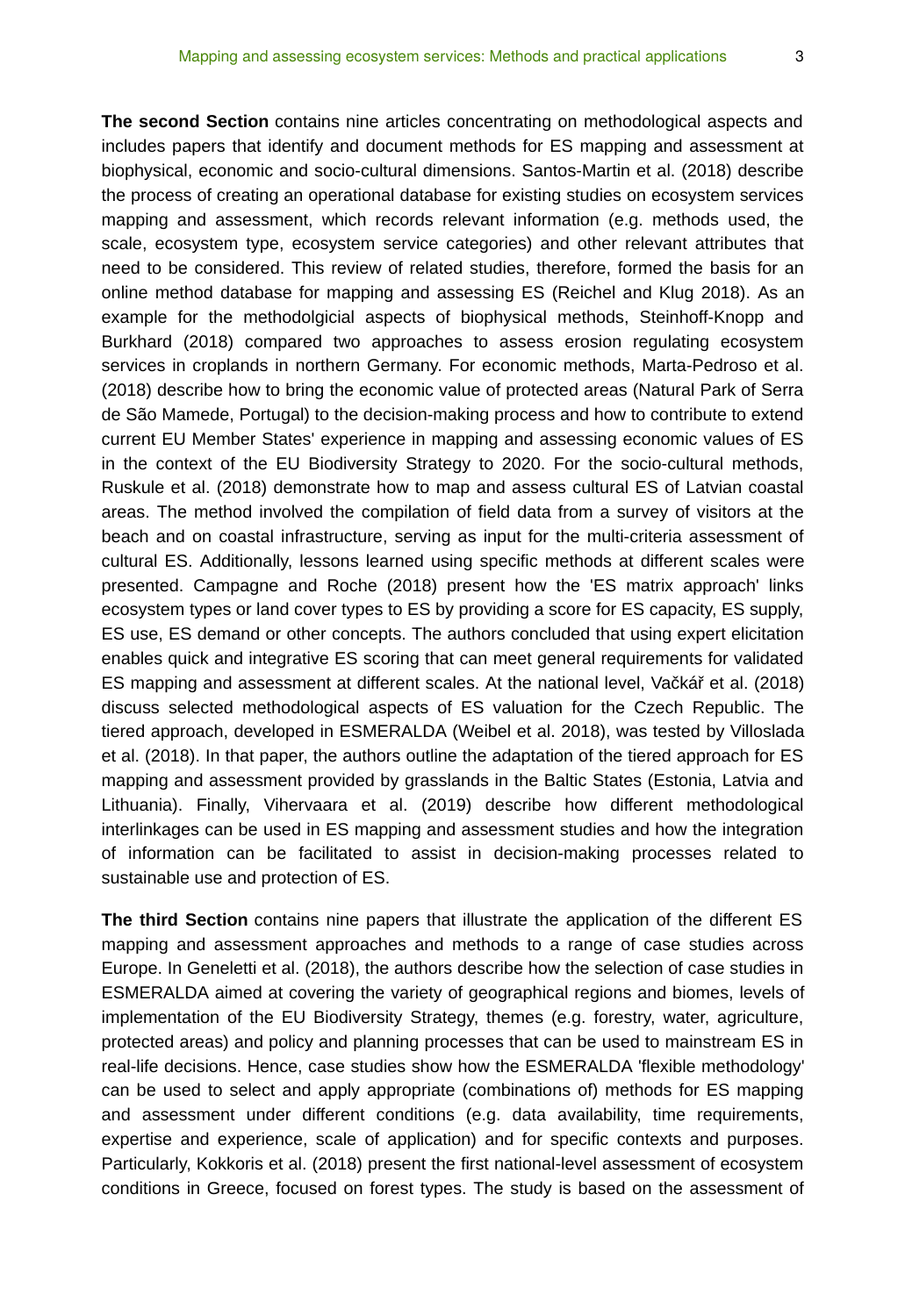conditions using the conservation degree at plot level as an indicator, followed by a largescale analysis, based on pressures and typical plant species richness. Another study, performed at the national scale, is illustrated by Lotan et al. (2018). The authors mapped three ecosystem services in Israel, adopting different methods: Genetic resources were mapped using spatial observations of the crop wild relatives species; pollination by wild bees was mapped using expert-based habitat modelling and, finally, recreation was mapped by analysing the distribution of geotagged digital photographs.

Czúcz et al. (2018) describe a regional-level ES mapping and assessment effort in Central Romania. The study focuses on the services provided by Natura 2000 sites and describes the steps undertaken to design a conceptual framework that accounts for stakeholders' advice and data availability, emphasising the importance of actors' ownership and communication in fostering future policy uptake of the findings. Update by actual policymaking is also a key issue in the paper by Cortinovis and Geneletti (2018), which focuses on spatial planning at the urban scale. The authors present a case study in Trento (Italy), where alternative planning scenarios related to brownfield re-development are compared against the effects on two ES of critical importance for the city (microclimate regulation and nature-based recreation) and on the associated beneficiaries, broken down into different vulnerability classes. Another application in the urban context is presented by Balzan and Debono 2018, who developed an approach to assess urban recreation ES through the use of geocache visitation and preference data. In this study, a quantitative analysis of geocaching data in the Maltese islands was used together with their visit rates and number of favourite points, supplemented by questionnaires.

Nedkov et al. 2018 present a set of selected mapping and assessment methods tested in the Central Balkan area in Bulgaria. The paper provides relevant examples that can support the implementation of integrated ES mapping and assessment at local and regional level, where different mapping approaches and techniques are embedded within diverse policy contexts. Similarly, a two-scale analysis is shown by Bicking et al. (2018) with a focus on nutrient regulation. The potential supplies and demands of/for nutrient regulation were assessed and mapped both for the German federal state of Schleswig-Holstein (regional scale) and the Bornhöved Lakes District (local scale). The approach allows the identification of spatial mismatches between the potential supply and demand, which can provide information on future policy-making in this sector. Finally, Sieber et al. (2018) focus on the Outermost Regions and Overseas Countries and Territories of the European Union, regions where the ES concept has so far received limited attention. Their study aims at analysing the current state of knowledge and implementation of ES mapping and assessment, in order to identify current gaps and provide recommendations from both a research and a policy perspective.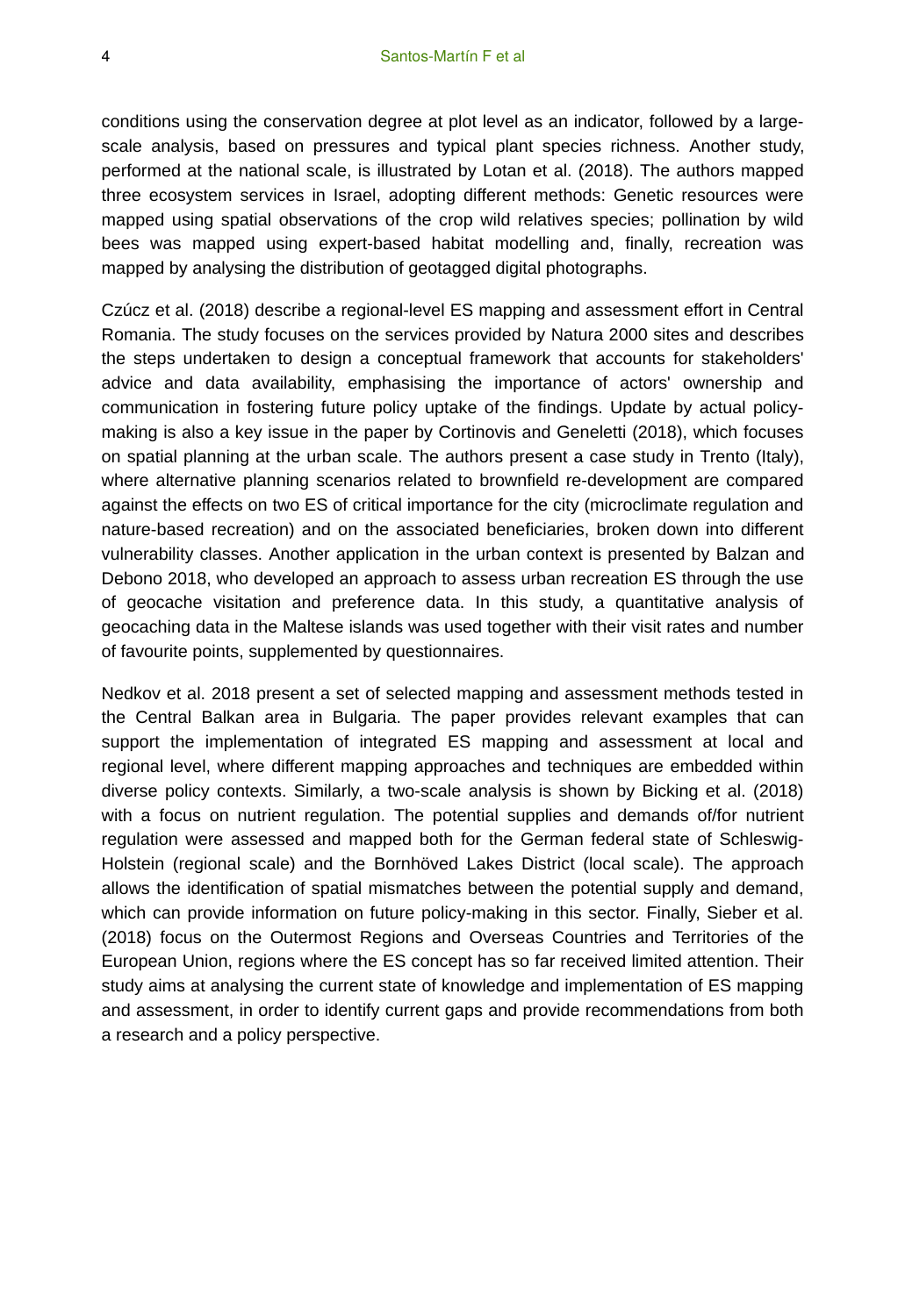#### **Conclusions**

All the above publications demonstrate that, by leveraging the expertise of its pan-European network, ESMERALDA mobilised relevant ES mapping and assessment knowledge, resources and initiatives. The objective of this Special Issue was to exploit existing concepts, methods and case studies through a diversity of 24 high-quality open access scientific articles. This Special Issue provided opportunities for improving ES mapping and assessment methodologies and knowledge sharing, as well as for fulfilling commitments under Action 5. Additionally to this Special Issue, all results from ESMERALDA are collected and made available in the ESMERALDA MAES Explorer\*3, an open-access online tool which aims to provide guidance for MAES implementation for stakeholders from policy, practice, business, science and society along a seven-steps approach (Burkhard et al. 2018a). ESMERALDA proved to be a very successful and productive project, bringing together scientists and stakeholders from all 28 EU member states, Switzerland, Norway and Israel, delivering numerous outcomes such as an open access text book on mapping ecosystem services (Burkhard and Maes 2017). We conclude that ES mapping and assessment, as promoted by ESMERALDA, helps understand the services that a specific ecosystem supplies, in order to incentivise decisionmakers and businesses to protect or restore the functionalities of ecosystems and to help combat biodiversity loss (Willmer 2019). We hope that science and applications of ES are supported by the ESMERALDA outcomes and contribute to a more sustainable decisionmaking process on local, regional, national and global scales.

#### **Acknowledgements**

We want to thank all ESMERALDA consortium and cooperation partners, stakeholders, European Commission representatives and MAES working group members and other active people contributing so ambitiously to the success of ESMERALDA and the great progress that has already been made in the implementation of Action 5 in all 28 EU member states, Switzerland, Norway and Israel.

## **Funding program**

The ESMERALDA project received funding from the European Union's Horizon 2020 research and innovation programme.

#### **Grant title**

ESMERALDA: "Enhancing ecoSysteM sERvices mApping for poLicy and Decision mAking", grant agreement No 642007.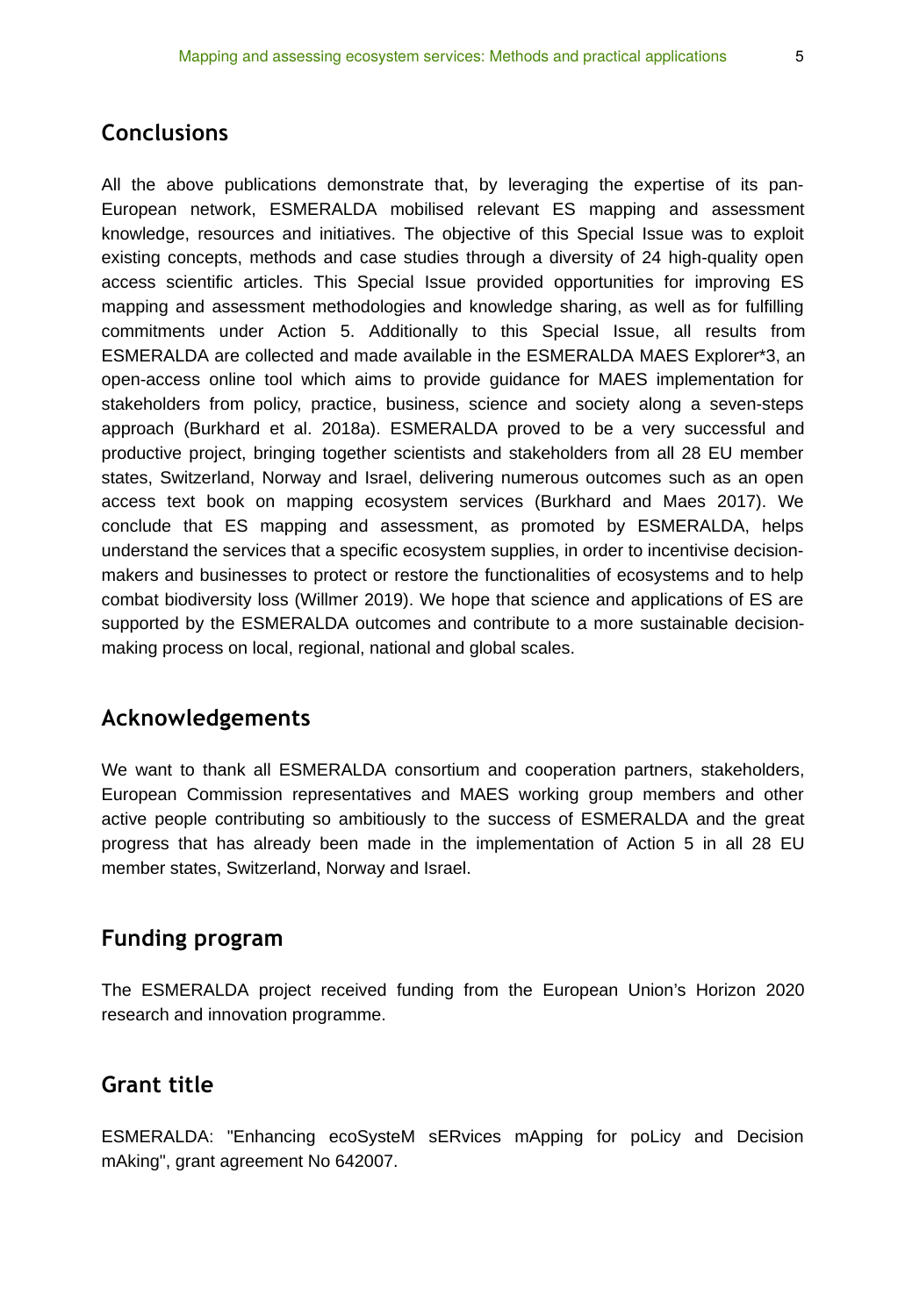## **References**

- Balzan MV, Debono I (2018) Assessing urban recreation ecosystem services through the use of geocache visitation and preference data: a case-study from an urbanised island environment. One Ecosystem 3: e24490.<https://doi.org/10.3897/oneeco.3.e24490>
- Bicking S, Burkhard B, Kruse M, Müller F (2018) Mapping of nutrient regulating ecosystem service supply and demand on different scales in Schleswig-Holstein, Germany. One Ecosystem 3: e22509.<https://doi.org/10.3897/oneeco.3.e22509>
- Brown C, Burns A, Arnell A (2018) A conceptual framework for integrated ecosystem assessment. One Ecosystem 3: e25482. <https://doi.org/10.3897/oneeco.3.e25482>
- Burkhard B, Maes J (2017) Mapping Ecosystem Services. Pensoft Publishers, Sofia. <https://doi.org/10.3897/ab.e12837>
- Burkhard B, Santos-Martin F, Nedkov S, Maes J (2018a) An operational framework for integrated Mapping and Assessment of Ecosystems and their Services (MAES). One Ecosystem 3: e22831.<https://doi.org/10.3897/oneeco.3.e22831>
- Burkhard B, Maes J, Potschin-Young M, Santos-Martín F, Geneletti D, Stoev P, Kopperoinen L, Adamescu C, Esmail BA, Arany I, Arnell A, Balzan M, Barton D, Beukering Pv, Bicking S, Borges P, Borisova B, Braat L, Brander LM, Bratanova-Doncheva S, Broekx S, Brown C, Cazacu C, Crossman N, Czúcz B, Daněk J, Groot Rd, Depellegrin D, Dimopoulos P, Elvinger N, Erhard M, Fagerholm N, Frélichová J, Grêt-Regamey A, Grudova M, Haines-Young R, Inghe O, Kallay T, Kirin T, Klug H, Kokkoris I, Konovska I, Kruse M, Kuzmova I, Lange M, Liekens I, Lotan A, Lowicki D, Luque S, Marta-Pedroso C, Mizgajski A, Mononen L, Mulder S, Müller F, Nedkov S, Nikolova M, Östergård H, Penev L, Pereira P, Pitkänen K, Plieninger T, Rabe S, Reichel S, Roche P, Rusch G, Ruskule A, Sapundzhieva A, Sepp K, Sieber I, Hribar MŠ, Stašová S, Steinhoff-Knopp B, Stępniewska M, Teller A, Vackar D, Weelden Mv, Veidemane K, Vejre H, Vihervaara P, Viinikka A, Villoslada M, Weibel B, Zulian G (2018b) Mapping and assessing ecosystem services in the EU - Lessons learned from the ESMERALDA approach of integration. One Ecosystem 3: e29153. <https://doi.org/10.3897/oneeco.3.e29153>
- Campagne CS, Roche P (2018) May the matrix be with you! Guidelines for the application of expert-based matrix approach for ecosystem services assessment and mapping. One Ecosystem 3: e24134.<https://doi.org/10.3897/oneeco.3.e24134>
- Cortinovis C, Geneletti D (2018) Mapping and assessing ecosystem services to support urban planning: A case study on brownfield regeneration in Trento, Italy. One Ecosystem 3: e25477. <https://doi.org/10.3897/oneeco.3.e25477>
- Czúcz B, Kalóczkai Á, Arany I, Kelemen K, Papp J, Havadtői K, Campbell K, Kelemen M, Vári Á (2018) How to design a transdisciplinary regional ecosystem service assessment: a case study from Romania, Eastern Europe. One Ecosystem 3: .e26363. [https://](https://doi.org/10.3897/oneeco.3.e26363) [doi.org/10.3897/oneeco.3.e26363](https://doi.org/10.3897/oneeco.3.e26363)
- European Commission (2011) Our life insurance, our natural capital: an EU biodiversity strategy to 2020. Communication from the Commission to the European parliament, the council, the economic and social committee and the committee of the regions, Brussels, 244 pp.
- Geneletti D, Esmail BA, Cortinovis C (2018) Identifying representative case studies for ecosystem services mapping and assessment across Europe. One Ecosystem 3: e25382. <https://doi.org/10.3897/oneeco.3.e25382>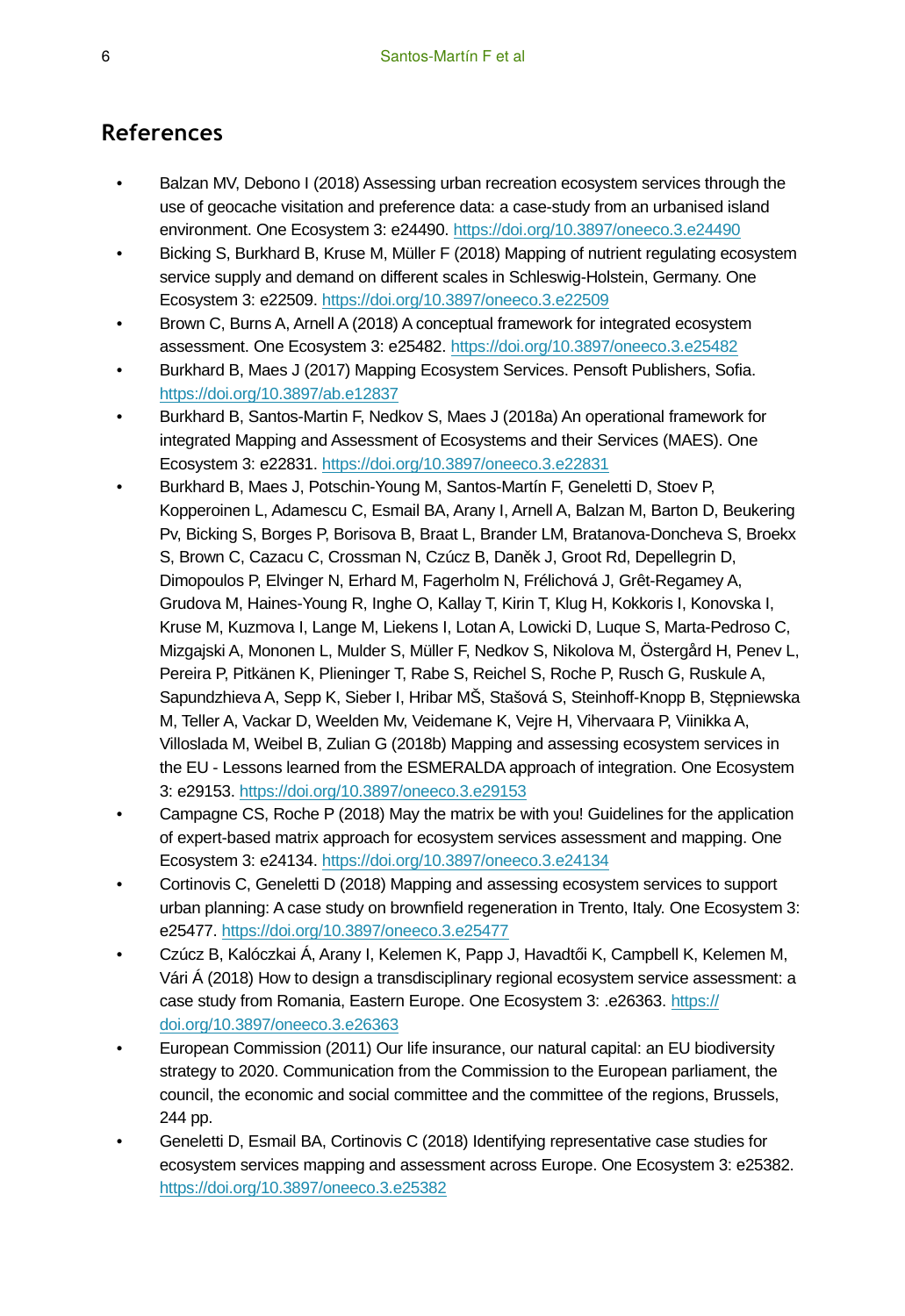- Haines-Young R, Potschin-Young M (2018) Revision of the Common International Classification for Ecosystem Services (CICES V5.1): A policy brief. One Ecosystem 3: e27108. <https://doi.org/10.3897/oneeco.3.e27108>
- Kokkoris I, Dimopoulos P, Xystrakis F, Tsiripidis I (2018) National scale ecosystem condition assessment with emphasis on forest types in Greece. One Ecosystem 3 [https://](https://doi.org/10.3897/oneeco.3.e25434) [doi.org/10.3897/oneeco.3.e25434](https://doi.org/10.3897/oneeco.3.e25434)
- Lotan A, Kost R, Mandelik Y, Peled Y, Chakuki D, Shamir SZ, Ram Y (2018) National scale mapping of ecosystem services in Israel – genetic resources, pollination and cultural services. One Ecosystem 3: e25494.<https://doi.org/10.3897/oneeco.3.e25494>
- Maes J, Liekens I, Brown C (2018) Which questions drive the mapping and assessment of cosystems and their services under Action 5 of the EU Biodiversity Strategy? One Ecosystem 3: e25309.<https://doi.org/10.3897/oneeco.3.e25309>
- Marta-Pedroso C, Laporta L, Gama I, Domingos T (2018) Economic valuation and mapping of Ecosystem Services in the context of protected area management (Natural Park of Serra de São Mamede, Portugal). One Ecosystem 3 <https://doi.org/10.3897/oneeco.3.e26722>
- Nedkov S, Borisova B, Koulov B, Zhiyanski M, Bratanova-Doncheva S, Nikolova M, Kroumova J (2018) Towards integrated mapping and assessment of ecosystems and their services in Bulgaria: The Central Balkan case study. One Ecosystem 3: e25428. [https://](https://doi.org/10.3897/oneeco.3.e25428) [doi.org/10.3897/oneeco.3.e25428](https://doi.org/10.3897/oneeco.3.e25428)
- Potschin-Young M, Burkhard B, Czúcz B, Santos-Martín F (2018) Glossary of ecosystem services mapping and assessment terminology. One Ecosystem 3: e27110. [https://](https://doi.org/10.3897/oneeco.3.e27110) [doi.org/10.3897/oneeco.3.e27110](https://doi.org/10.3897/oneeco.3.e27110)
- Reichel S, Klug H (2018) An online method database for mapping and assessing ecosystem services. One Ecosystem 3: e25542. <https://doi.org/10.3897/oneeco.3.e25542>
- Ruskule A, Klepers A, Veidemane K (2018) Mapping and assessment of cultural ecosystem services of Latvian coastal areas. One Ecosystem 3: e25499. [https://](https://doi.org/10.3897/oneeco.3.e25499) [doi.org/10.3897/oneeco.3.e25499](https://doi.org/10.3897/oneeco.3.e25499)
- Santos-Martin F, Viinikka A, Mononen L, Brander L, Vihervaara P, Liekens I, Potschin-Young M (2018) Creating an operational database for Ecosystems Services Mapping and Assessment Methods. One Ecosystem 3: e26719. [https://doi.org/10.3897/](https://doi.org/10.3897/oneeco.3.e26719) [oneeco.3.e26719](https://doi.org/10.3897/oneeco.3.e26719)
- Sieber IM, Borges P, Burkhard B (2018) Hotspots of biodiversity and ecosystem services: the Outermost Regions and Overseas Countries and Territories of the European Union. One Ecosystem 3: e24719.<https://doi.org/10.3897/oneeco.3.e24719>
- Steinhoff-Knopp B, Burkhard B (2018) Mapping control of erosion rates: Comparing model and monitoring data for croplands in Northern Germany. One Ecosystem 3: e26382. [https://](https://doi.org/10.3897/oneeco.3.e26382) [doi.org/10.3897/oneeco.3.e26382](https://doi.org/10.3897/oneeco.3.e26382)
- Vačkář D, Grammatikopoulou I, Daněk J, Lorencová E (2018) Methodological aspects of ecosystem service valuation at the national level. One Ecosystem 3: e25508. [https://](https://doi.org/10.3897/oneeco.3.e25508) [doi.org/10.3897/oneeco.3.e25508](https://doi.org/10.3897/oneeco.3.e25508)
- Vihervaara P, Viinikka A, Brander L, Santos-Martín F, Poikolainen L, Nedkov S (2019) Methodological interlinkages for mapping ecosystem services – from data to analysis and decision-support. One Ecosystem 4: e26368.<https://doi.org/10.3897/oneeco.4.e26368>
- Villoslada M, Vinogradovs I, Ruskule A, Veidemane K, Nikodemus O, Kasparinskis R, Sepp K, Gulbinas J (2018) A multitiered approach for grassland ecosystem services mapping and assessment: The Viva Grass tool. One Ecosystem 3: e25380. [https://doi.org/10.3897/](https://doi.org/10.3897/oneeco.3.e25380) [oneeco.3.e25380](https://doi.org/10.3897/oneeco.3.e25380)